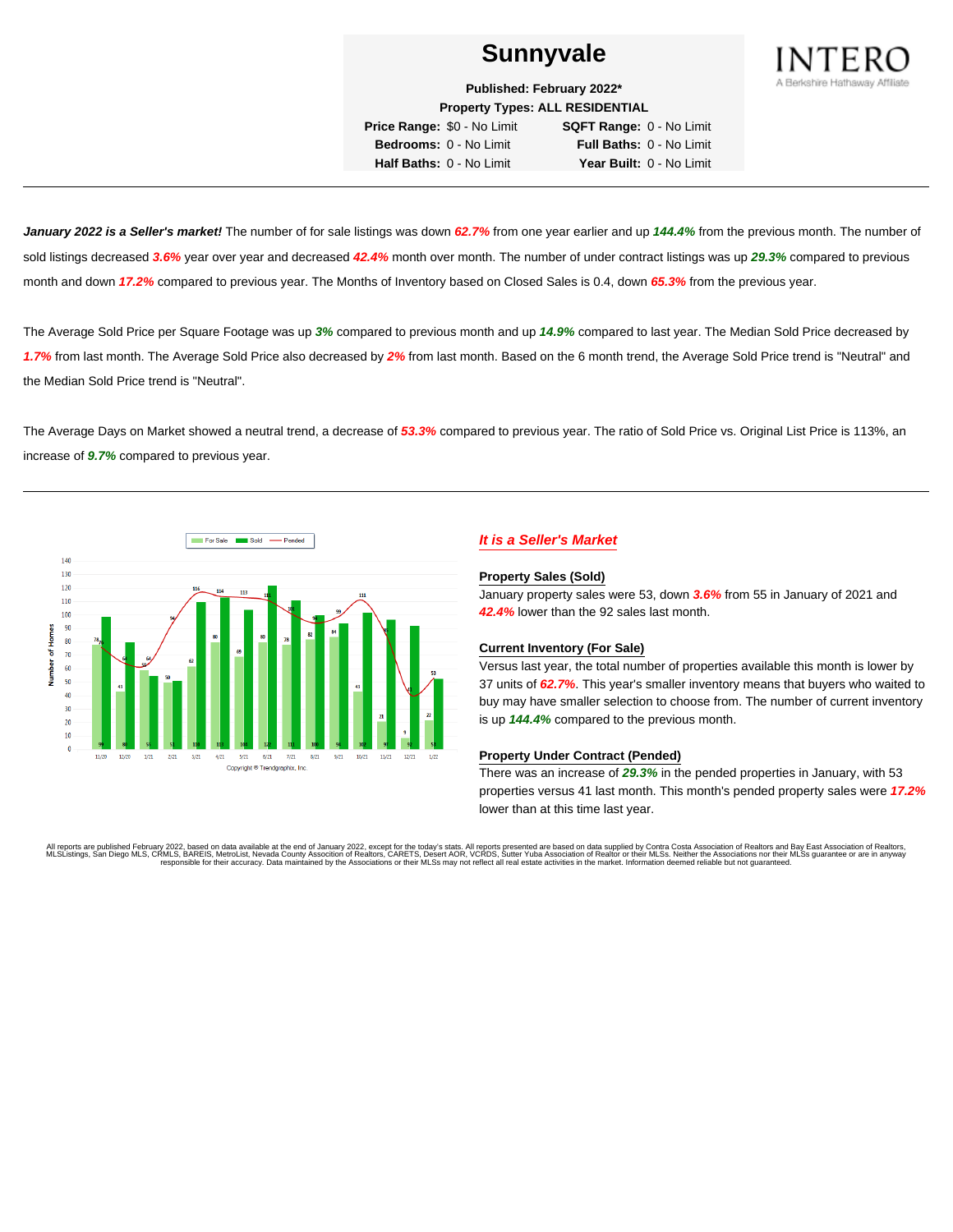

**Published: February 2022\***

**Property Types: ALL RESIDENTIAL**

**Price Range:** \$0 - No Limit **SQFT Range:** 0 - No Limit

**Bedrooms:** 0 - No Limit **Full Baths:** 0 - No Limit **Half Baths:** 0 - No Limit **Year Built:** 0 - No Limit

# **The Average Sold Price per Square Footage is Appreciating\***

The Average Sold Price per Square Footage is a great indicator for the direction of property values. Since Median Sold Price and Average Sold Price can be impacted by the 'mix' of high or low end properties in the market, the Average Sold Price per Square Footage is a more normalized indicator on the direction of property values. The January 2022 Average Sold Price per Square Footage of \$1183 was up **3%** from \$1149 last month and up **14.9%** from \$1030 in January of last year.

\* Based on 6 month trend – Appreciating/Depreciating/Neutral





## **The Days on Market Shows Neutral Trend\***

The average Days on Market (DOM) shows how many days the average property is on the market before it sells. An upward trend in DOM trends to indicate a move towards more of a Buyer's market, a downward trend indicates a move towards more of a Seller's market. The DOM for January 2022 was 14, down **22.2%** from 18 days last month and down **53.3%** from 30 days in January of last year.

## **The Sold/Original List Price Ratio is Rising\*\***

The Sold Price vs. Original List Price reveals the average amount that sellers are agreeing to come down from their original list price. The lower the ratio is below 100% the more of a Buyer's market exists, a ratio at or above 100% indicates more of a Seller's market. This month Sold Price vs. Original List Price of 113% is the same as last month and up from **9.7%** % in January of last year.

\* Based on 6 month trend – Upward/Downward/Neutral

\*\* Based on 6 month trend - Rising/Falling/Remains Steady

All reports are published February 2022, based on data available at the end of January 2022, except for the today's stats. All reports presented are based on data supplied by Contra Costa Association of Realtors and Bay Ea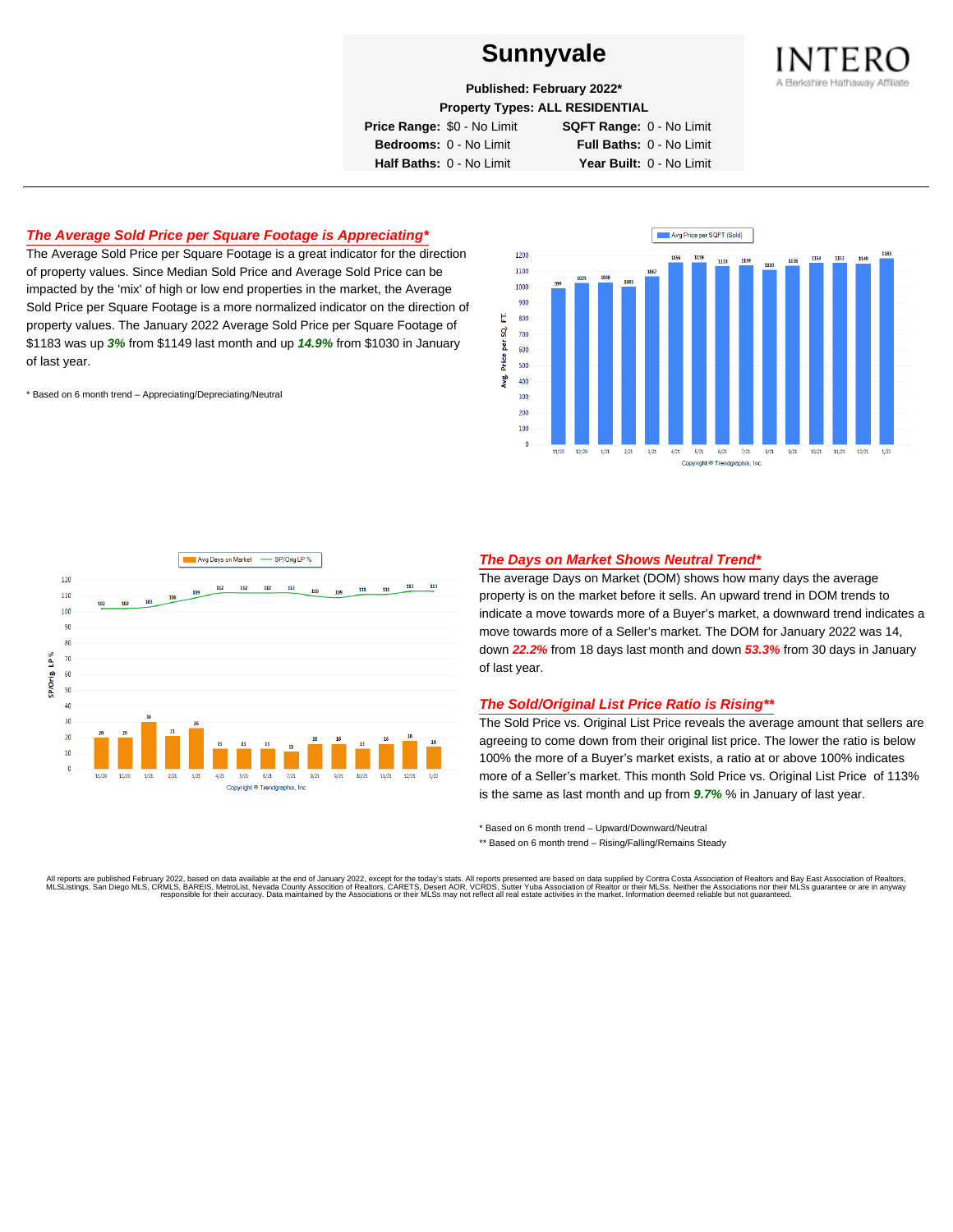

**Published: February 2022\***

**Property Types: ALL RESIDENTIAL**

**Price Range:** \$0 - No Limit **SQFT Range:** 0 - No Limit

**Bedrooms:** 0 - No Limit **Full Baths:** 0 - No Limit **Half Baths:** 0 - No Limit **Year Built:** 0 - No Limit

# **The Average For Sale Price is Neutral\***

The Average For Sale Price in January was \$1,855,000, up **35.6%** from \$1,368,000 in January of 2021 and down **1.4%** from \$1,882,000 last month.

# **The Average Sold Price is Neutral\***

The Average Sold Price in January was \$1,798,000, up **8.9%** from \$1,651,000 in January of 2021 and down **2%** from \$1,834,000 last month.

## **The Median Sold Price is Neutral\***

The Median Sold Price in January was \$1,655,000, down **1.2%** from \$1,675,000 in January of 2021 and down **1.7%** from \$1,683,000 last month.

\* Based on 6 month trend – Appreciating/Depreciating/Neutral





# **It is a Seller's Market\***

A comparatively lower Months of Inventory is more beneficial for sellers while a higher months of inventory is better for buyers.

\*Buyer's market: more than 6 months of inventory Seller's market: less than 3 months of inventory Neutral market: 3 – 6 months of inventory

#### **Months of Inventory based on Closed Sales**

The January 2022 Months of Inventory based on Closed Sales of 0.4 was decreased by **65.3%** compared to last year and up **306.7%** compared to last month. January 2022 is Seller's market.

#### **Months of Inventory based on Pended Sales**

The January 2022 Months of Inventory based on Pended Sales of 0.4 was decreased by **54.2%** compared to last year and up **91.1%** compared to last month. January 2022 is Seller's market.

All reports are published February 2022, based on data available at the end of January 2022, except for the today's stats. All reports presented are based on data supplied by Contra Costa Association of Realtors, and beat responsible for their accuracy. Data maintained by the Associations or their MLSs may not reflect all real estate activities in the market. Information deemed reliable but not quaranteed